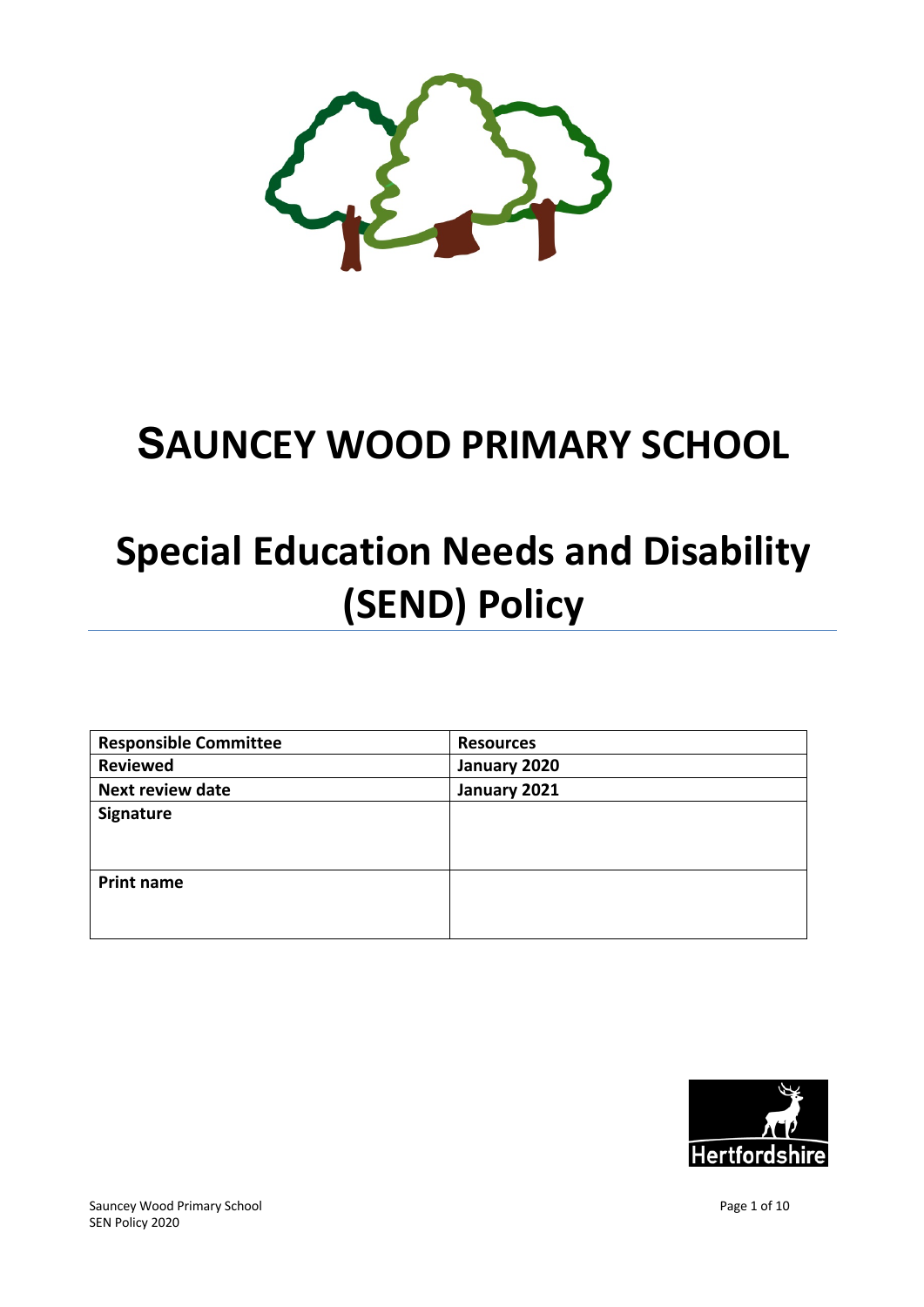## **Introduction**

Our school aims to provide a broad and balanced curriculum for all children. Some children have particular learning needs that could create a barrier to learning. Children may have special education needs either throughout, or at any time during, their school career. This policy aims to ensure that curriculum planning and assessment for children with inclusion or special educational needs takes account of the type and extent of needs experienced by the child. This policy has been written to reflect our SEND Information Report, which can be found on the school website.

## **Aims and Objectives**

The aims of this policy are:

- to create an environment that meets the special educational need of each child
- to work in partnership with parents and outside agencies in the education of children.
- to ensure that the special educational needs of all children are identified, assessed and provided for early and thoroughly
- to provide all pupils with equal access to the curriculum and life of the school.
- to allocate staffing and other resources in ways that reflect differing individual needs.
- to set appropriate objectives and achievable targets based on individual needs that maximise the learning potential of all pupils and raise educational attainment for all.
- to encourage pupils to share in the planning and evaluation of their learning and to undertake responsibility for their learning.
- through differentiated teaching, to ensure every teacher takes responsibility for meeting the learning needs of all pupils in their care by making their teaching stimulating, focused and challenging and matched to the age, interests, experiences and identified learning needs of our pupils. This will include children of Higher Learning Potential.
- to promote the personal, social, moral and cultural development of all children
- to seek to continuously monitor and evaluate the success of our policy and practice.
- to involve outside agencies when appropriate and work collaboratively to support pupils' development and learning.
- to create a school environment where pupils can contribute to their own learning by offering all students the opportunity to voice their own opinions. This is achieved by encouraging positive relationships with adults in school and carefully monitoring the progress of all pupils at regular intervals. Pupil participation is promoted across the school.

## **Inclusion for all Pupils**

Through appropriate curricular provision, we respect the fact that all pupils have the right to access the curriculum and realise their potential and that they:

- have different educational and behavioural needs and aspirations
- require different strategies for learning
- acquire, assimilate and communicate information at different rates
- need a range of different teaching approaches and experiences

Sauncey Wood Primary School **Page 2 of 10** SEN Policy 2020 Teachers aim to take account of all these differing needs in their planning, assessment and monitoring of provision. **Every teacher is a teacher of SEND**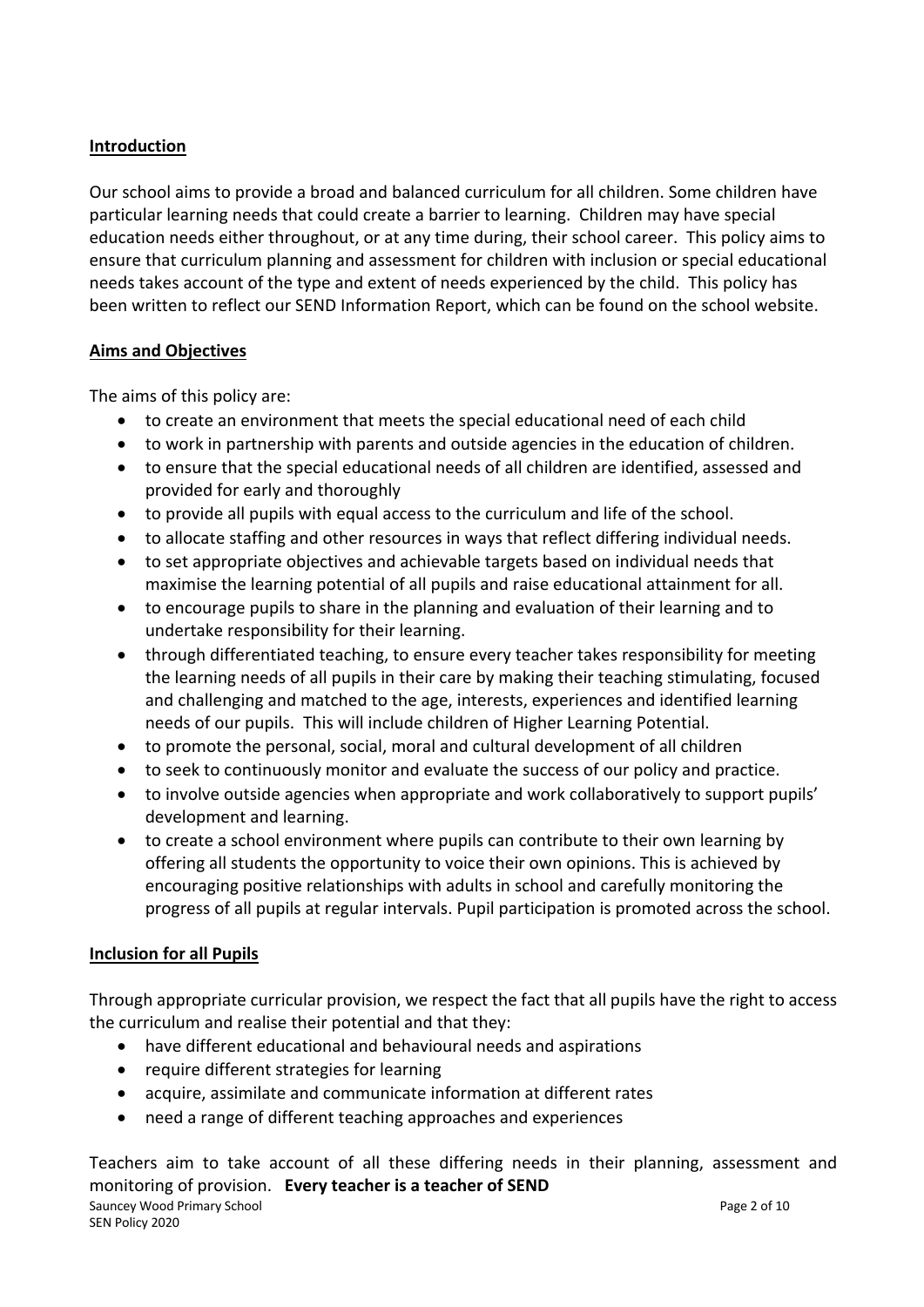## **Pupil Voice**

We hold the views of pupils highly and recognise the importance of sharing these views to promote the best pupil outcomes. Pupil voice is conducted regularly to gain opinions on individual learning from the pupils. The focus of pupil view may vary. Pupil's views are also included in target setting, meetings, provision mapping, annual reviews and formal reports. We recognise that pupil voice may help to improve provision and overcome barriers to learning for individuals.

#### **Definition**

## **Definitions of special educational needs and disability (SEND) taken from section 20 of the Children and Families Act 2014.**

A child or young person has SEND if they have a learning difficulty or disability which calls for special educational provision to be made for them. A child of compulsory school age or a young person has a learning difficulty or disability if they:

- have a significantly greater difficulty in learning than the majority of others of the same age; or
- have a disability which prevents or hinders them from making use of educational facilities of a kind generally provided for others of the same age in mainstream schools or mainstream post-16 institutions.
- A child under compulsory school age has special educational needs if they fall within the definition at (a) or (b) above or would do so if special educational provision was not made for them. Children must not be regarded as having a learning difficulty solely because the language or form of language of their home is different from the language in which they will be taught.

#### **Children with Higher Learning Potential**

We provide a challenging and stimulating learning environment for all, which offers opportunities for pupils to shine and develop an enthusiasm for lifelong learning. Children with particular gifts and talents must be recognised and helped to reach their full potential – intellectually, emotionally, creatively, socially and physically.

Identification of the particular gifts and talents of students allows us to target opportunities wisely. Teachers enriching lessons, raising expectations and activities to challenge children, helps children aim higher and reach their true potential. We work in partnership with parents and relevant agencies to develop and maintain an inclusive approach to education. We celebrate achievement no matter what the level and also foster an ethos where it is great to be bright and enthusiastic. Curriculum subject leaders will also monitor pupils who have Higher Learning Potential in specific areas.

Children are assessed as "gifted" if they are in the top 5-10% of children in the School as measured by actual or potential achievement in the core curriculum subjects. Children are assessed as "talented" if they are in the top 5-10% of pupils in the School as measured by actual or potential achievement in art, music or PE.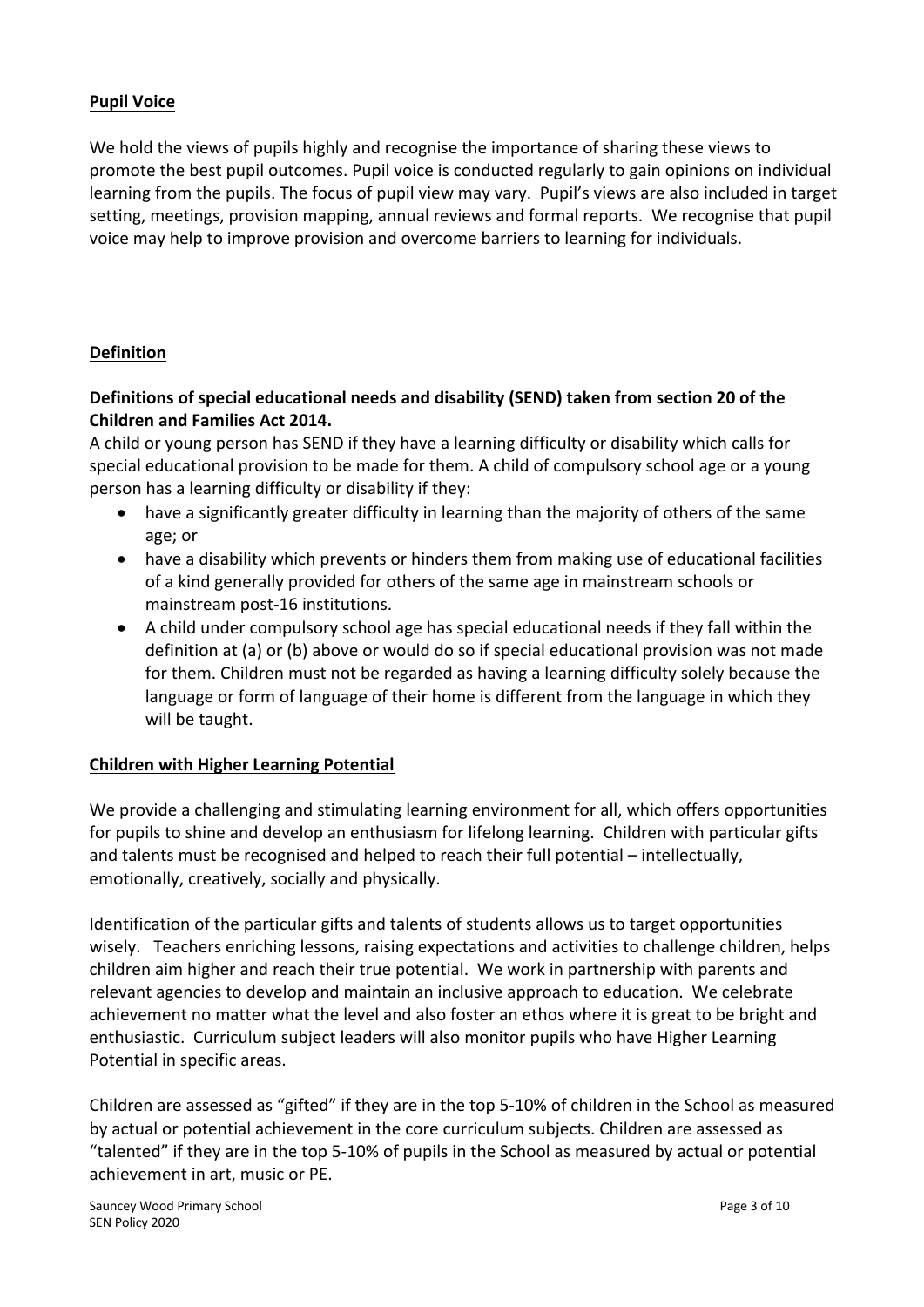#### **Other vulnerable groups may include**:

- Children entitled to free school meals;
- English as an additional Language (EAL) Identifying and assessing SEN for children whose first language is not English requires particular care. We look carefully at all aspects of performance in different areas of learning and development to establish whether lack of progress is due to limitations in their command of English or if it arises from SEN or a disability. Children who have English as a second language will not be classed as SEN.
- Minority ethnic and faith groups, i.e. Traveller children, asylum seekers and refugees;
- Children "looked after" by the local authority;
- Girls and boys; and
- Other children, such as summer born children, sick children, children from families under stress and young carers.
- •Medical Needs: The Children and Families Act 2014 places a duty on schools to make arrangements to support students with medical conditions. Individual healthcare plans will normally specify the type and level of support required to meet the medical needs of such students. Where children and young people also have SEND, their provision should be planned and coordinated. For those students with an Education, Health and Care Plan (EHCP) this will be used as it brings together health and social care needs, as well as their special educational provision. The school recognises that students at school with medical conditions should be properly supported so that they have full access to education, including school trips and physical education. Some children with medical conditions may be disabled and where this is the case the school will comply with its duties under the Equality Act 2010.
- Siblings of children with SEND;

## **Assessment, Intervention and Monitoring**

It is our aim to identify any child with special educational needs early on in their school life. Information is gathered about the child to help to identify areas of priority for extra support and provision.

Termly pupil progress meetings happen between teacher, SENCO, Deputy Head, Head and teachers, to look at assessment data and closely monitor the progress of all children as they develop. At least termly, the SENCO, alongside the Senior Leadership Team, analyses this data using distribution sheets generated from the school's 'Assessment Manager 7' system to identify any pupils who are not making sufficient progress and then additional information is sought and appropriate action taken.

Sauncey Wood has a SENCO referral system in place, which enables teachers to raise concerns about a pupil with the SENCO at any time. Next steps to support the pupil will be decided together.

All children are provided with quality first teaching, regular opportunities for guided learning and where appropriate some small group work. Additional training, advice and support will be provided to teaching staff where necessary in order to facilitate pupil progress and to meet pupil needs.

#### **Identifying a child's need**

Sauncey Wood Primary School **Page 4 of 10** Sauncey Page 4 of 10 SEN Policy 2020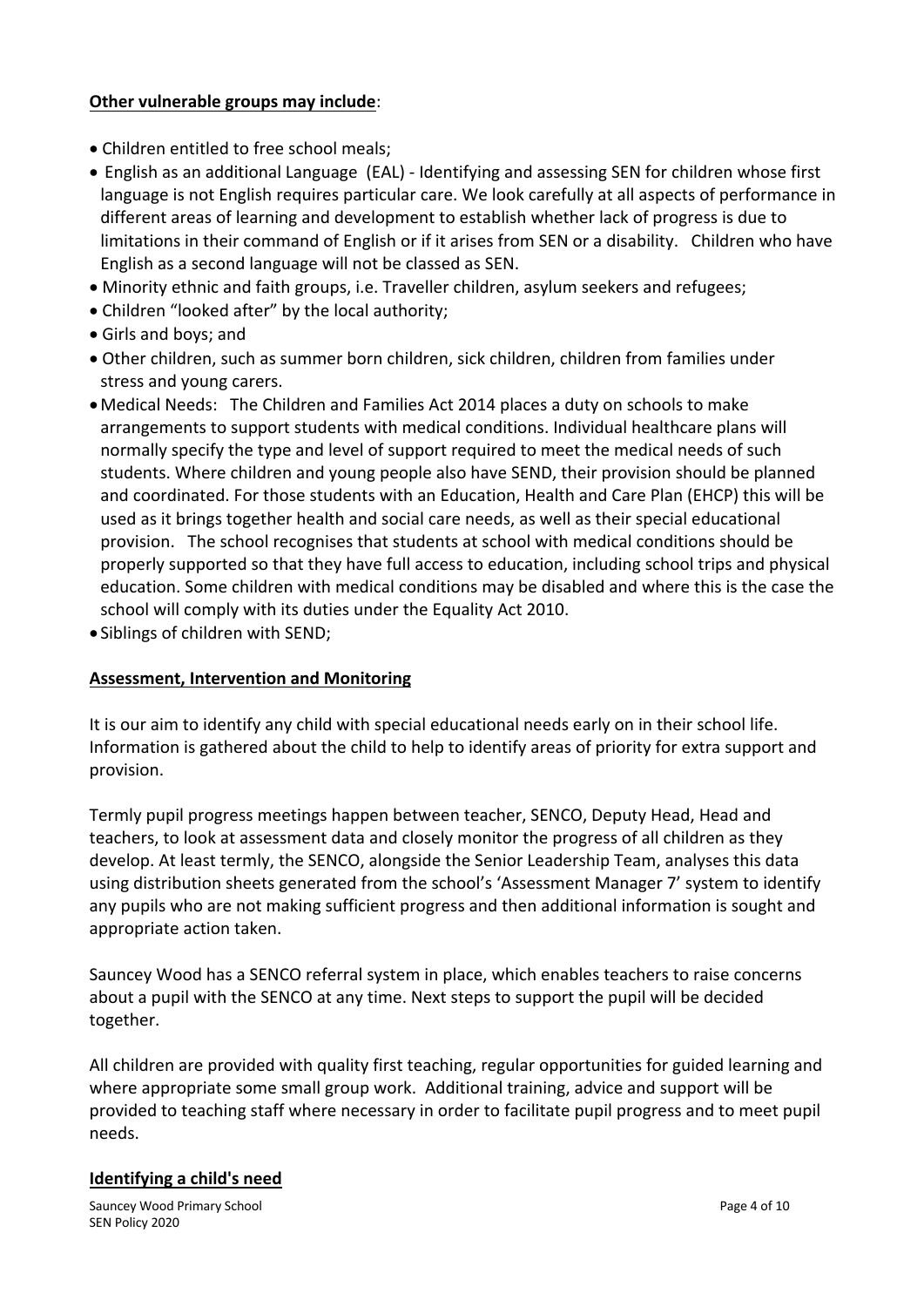## Concern/Monitor

If the class teacher identifies a particular need or concern about a child, s/he discusses this with the SENCO. The teacher may make a referral to the SENCO at any time if there are concerns about a pupil. Next steps will be decided together and discussed with the pupil's parents, either at the parent consultation meeting or in an additional meeting if this is felt to be more appropriate. At this stage, pupils may need additional support or differentiation. It is expected that this will be within the daily differentiation expected for the class. At this stage, the class teacher and SENCO will have agreed with the pupil's parents that the pupil requires support in addition to and/or different from the differentiated curriculum in order to progress. These children are provided with quality first teaching, regular opportunities for guided learning and additional Wave 2 small group intervention.

If a pupil's needs are such that they require support or differentiation at an individual level, it is expected that they will receive additional targets to help them do this. We have effective recording and communication systems between each year group, across and within Key Stages. This will ensure that as far as possible teachers are aware of all pupils' needs and work to ensure their progression according to ability, rather than age or phase.

## **SEN Support**

The SEND Code of Practice (2015) states, 'A pupil has SEN where their learning difficulty or disability calls for special educational provision, namely provision different from or additional to that normally available to pupils of the same age'. Where it is determined that a pupil does have SEN, parents will be formally advised of this before inclusion of the individual on the School SEND Register. The aim of formally identifying a pupil with SEN is to help school ensure that effective provision is put in place and so remove barriers to learning.

We follow the SEND Code of Practice (2015) guidelines and our support provided consists of a four part process indicated below:

• Assess • Plan • Do • Review

This is an ongoing cycle to enable the provision to be refined and revised as the understanding of an individual grows. This cycle enables the identification of those interventions which are the most effective in supporting the pupil to achieve good progress and outcomes. Sauncey Wood Primary School includes all stakeholders in the assess, plan, do, review cycle.

**Assess:** In identifying a child as needing SEND support the class teacher, working with the SENCO should carry out a clear analysis of the pupil's needs. This should draw on subject assessments, teacher/SENCO observations, details of previous progress and attainment, comparisons with peers and national data, as well as the views and experience of parents. The opinion and feelings of the individual and advice from external support services will also be considered. Any parental concerns will be recorded and compared with the school's information and assessment data on how the pupil is progressing. This analysis will require regular review to ensure that support and intervention is matched to need; barriers to learning are clearly identified and being challenged and that the interventions being used are developing and evolving as required. Where external support staff are already involved, their work will help inform the assessment of need. Where they are not involved, they may be contacted, if this is felt to be appropriate, following discussion and agreement from parents.

**Plan**: Planning will involve consultation between the teacher, SENCO, pupils (where appropriate) and parents to agree the adjustments, interventions and support that are required; the impact on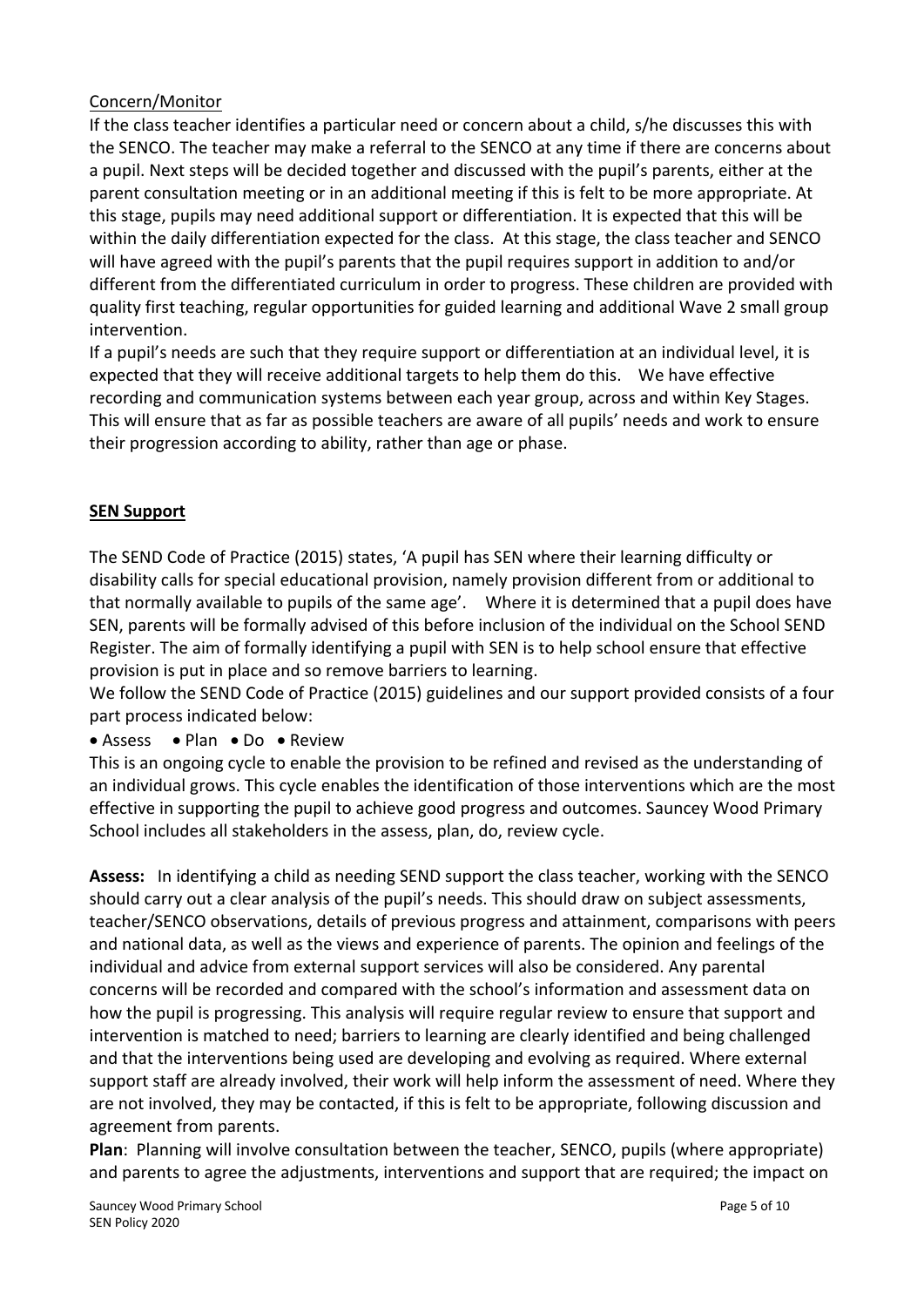progress, development and or behaviour that is expected and a clear date for review. Parental involvement may be sought, where appropriate, to reinforce or contribute to progress at home. All those working with the pupil, including support staff, will be informed of their individual needs, the support that is being provided, any particular teaching strategies/approaches that are being employed and the outcomes that are being sought.

**Do:** Teachers and SENCO will work closely with teaching assistants and relevant specialist staff to plan and assess the impact of support and interventions and links with classroom teaching. Support with further assessment of the pupil's strengths and weaknesses, problem solving and advising of the implementation of effective support will be provided by the SENCO. **Review**: Reviewing pupil progress will take place at termly data checks. The review process will evaluate the impact and quality of the support and interventions. The SENCO will revise the support and in light of pupil progress and development; make any necessary amendments going forward, in consultation with parents and subject teachers.

If external advice is received, this advice will be implemented through the child's Targets/or Individual Provision Map. The targets are reviewed at least once each term. Parents are invited on a termly basis to meet with the class teacher in order to discuss the progress that the child has made in meeting their targets and if appropriate, set new ones. Individual targets are also discussed with individual pupils and they are given the opportunity to contribute with a comment for their target sheet.

When a pupil has made sufficient progress in their area of need that they no longer require any provision that is different from or additional to that which is normally available as part of high quality and differentiated teaching, they will no longer be seen as requiring SEN Support. At this point, through discussion and agreement with parents the pupil will be removed from the school's Special Educational Needs register

## **Education, Health, Care Plan (EHCP)**

A small number of pupils may have lifelong or significant difficulties and so they may undergo a Statutory Assessment Process, which is usually requested by the school, but can be requested by a parent. This will occur where the complexity of need or a lack of clarity around the needs of the pupil are such that a multi-agency approach to assessing that need, to planning provision and identifying resources, is required. The decision to make a referral for an Education, Health and Care Plan will be taken at a progress review involving parents, SENCO and Head. An EHCP will outline long term targets for the pupil, as well as describe the provision to be received in order for the pupil to achieve these targets. The Local Authority (LA) clearly outlines the criteria a pupil needs to fulfil in order to receive an EHCP. If a pupil is felt to meet the criteria, the SENCO will apply to the LA for an ECHP and support the parents with any paper work needed to complete this assessment.

## **Provision Map**

In conjunction with the SENCO, a whole class inclusion profile is written, detailing what specific additional support will be put in place to accelerate the progress of children on the SEN Register in order to close the achievement gap and bring their levels in line with age-related expectations. Children with more complex needs, who often will have outside agencies working with them/school will also have 'Target sheets' that are reviewed termly. These focus on short term aims for that child. Individual provision/reasonable adjustments are also recorded here.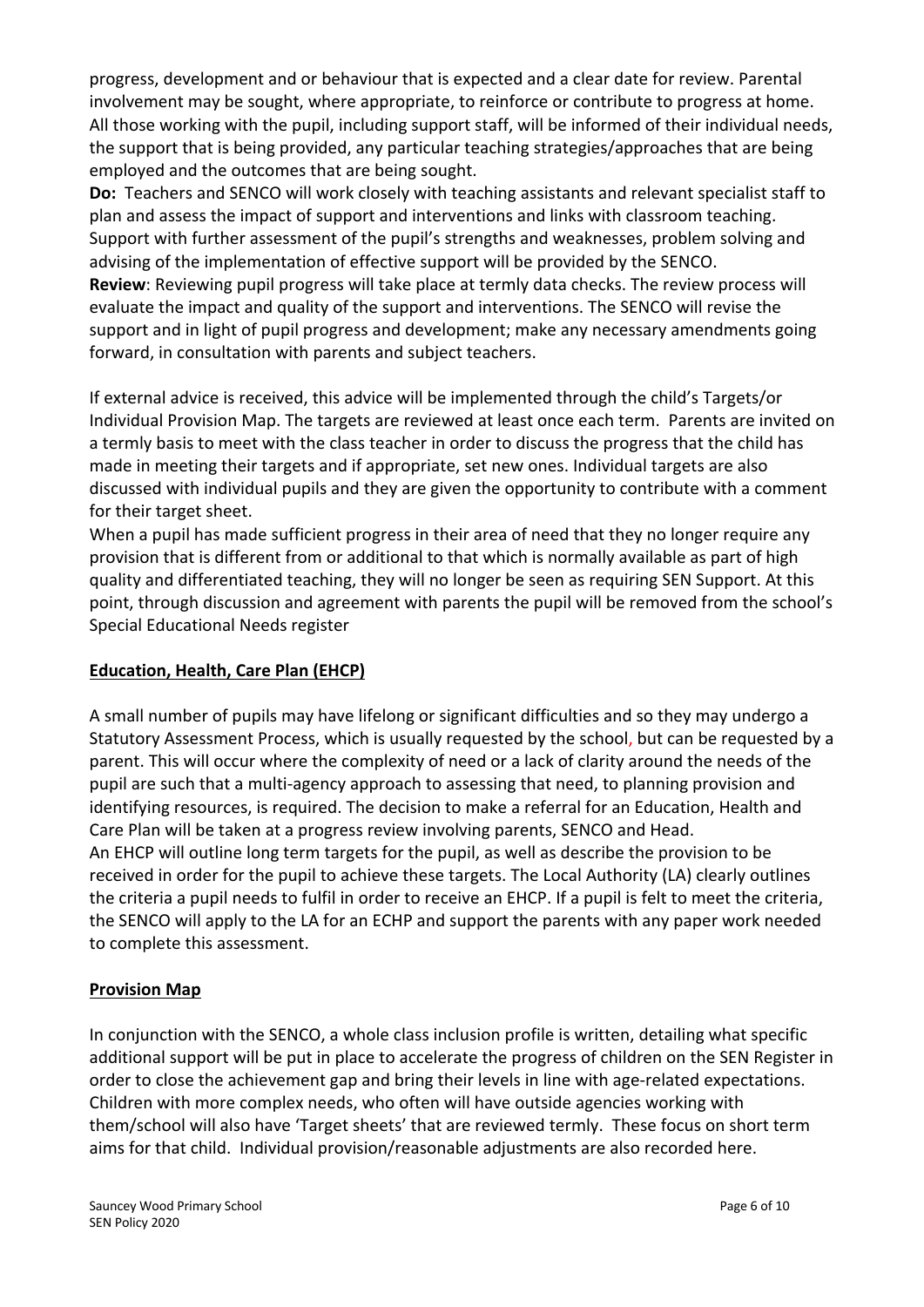#### **Roles and Responsibilities**

Provision for pupils with special educational needs is a matter for the school as a whole as follows: Wave 1 provision: Pupils' differentiated learning with appropriate resources will take place in their class.

Wave 2 provision: When necessary, additional support within a small group will be provided for the child.

Wave 3 provision: In certain cases it may be necessary to plan 1-to-1 interventions outside of the class.

All teachers are teachers of pupils with special educational needs. Teaching such pupils is a wholeschool responsibility, requiring a whole-school response. Central to the work of every class and every subject is a continuous cycle of planning, teaching, assessment and evaluation that takes account of the wide range of abilities, aptitudes and interests of the pupils. The majority of pupils will learn and progress within these arrangements. However, for pupils with special educational needs, there may be a need to provide an enhanced level of provision that supports and enhances their learning abilities.

#### **The Headteacher:**

The Headteacher has responsibility for the day-to-day management of all aspects of the school's work, including provision and inclusion for children with special educational needs. The Headteacher will keep the Governing Body fully informed on Special Educational Needs issues. The Headteacher will work closely with the SENCO and Governor with responsibility for SEND.

#### **The Governing Body**

The governing body will assume responsibility for evaluating the success of the School's SEND and Inclusion Policy. They will measure the success of the policy through making sure the necessary provision is in place for any pupil identified as having special educational needs. The governors ensure that all teachers are aware of the importance of providing for these children. The culture, practice, management and deployment of resources in the school are designed to ensure the needs of all children are met. The governing body has decided that children with special educational needs will be admitted to the school in line with Hertfordshire's admission policy.

The governing body provides a named governor who has responsibility for overseeing special educational needs within the school and liaises regularly with the SENCO. The SENCO will meet annually with the SEND Governor to discuss the current policy and to discuss any concerns or changes that need to be made.

#### **Special Educational Needs Co-ordinator (SENCO)**

In our school the SENCO:

- manages the day to day operation of the policy
- maintains a Special Educational Needs Register and ensures there are up to date accessible records.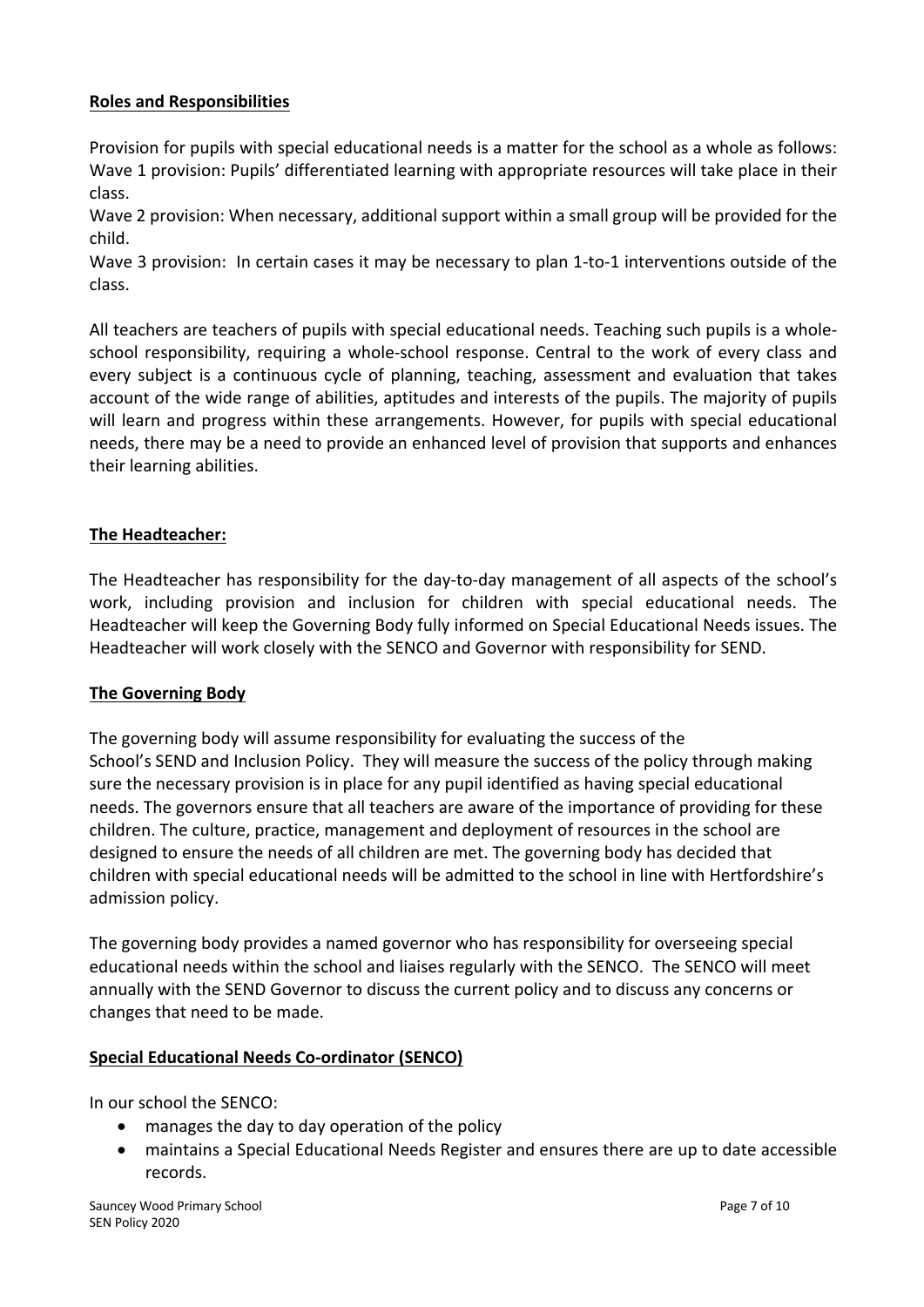- co-ordinates the provision for and manages the responses to children's special educational needs
- monitors all targets to ensure the appropriate information is recorded and the targets set are 'small, measurable, achievable, realistic and timed' (S.M.A.R.T.)
- supports and advises colleagues and responds to any SENCO referrals.
- acts as a link with parents
- contributes to and manages the records of children with special educational needs
- contributes to school based assessment
- completes the documentation required by outside agencies and the Local Authority
- acts as a link with external agencies and other support agencies
- ensures all termly reviews have been completed, parents have received their child's targets and been provided with the opportunity to discuss them with the class teacher and/or the SENCO.
- monitors and evaluates the special educational needs provision and reports to the head teacher and governing body
- manages a range of resources, human and material, linked to children with special educational needs
- Organises mainstream annual EHCP review meetings.
- co-ordinates the referral of children to outside agencies and applications for additional support.
- monitors, in conjunction with the Head, the effectiveness of the schools Special Educational Needs Policy.
- observes the teaching of children with SEND both in the classroom and during 1:1 sessions.
- monitors the teaching and impact of intervention programmes across the school.

#### **Teacher Responsibilities include:**

• Working with SEND pupils on a daily basis to deliver targets within differentiated planning.

• Being aware of the School's procedures for the identification and assessment of, and subsequent provision for, SEND pupils

- Collaborating with the SENCO to decide the action required to assist the pupil to progress
- Working with the SENCO to collect all available information on the pupil
- In collaboration with the SENCO, develop provision plans for SEND pupils.
- Developing constructive relationships with parents
- Being involved in the development of the School's SEND policy.

#### **Learning Support Assistant Responsibilities include:**

- Being aware of the School's procedures for the identification and assessment of, and subsequent provision for, SEND pupils
- Working with the SENCO to collect all available information on the pupil
- In collaboration with the SENCO, develop provision plans for SEND pupils.
- Working with SEND pupils on a daily basis to support achievement of targets.
- Offer in class support and/or small group interventions.

#### **Partnership with Parents**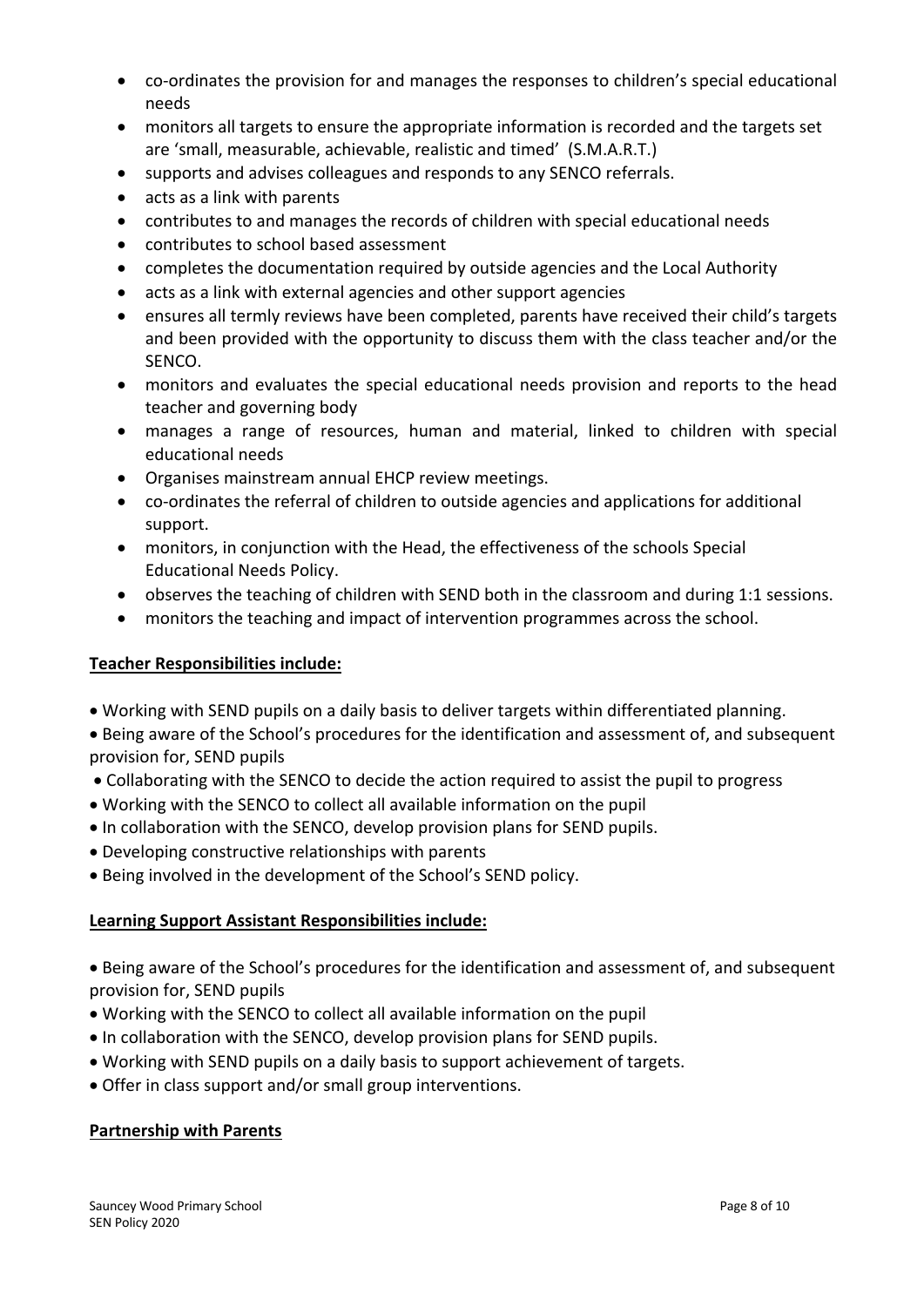We value and accept the positive role and contribution parents can make. We make every effort to work in full co-operation with parents, recognising and respecting their roles and responsibilities. Parents are encouraged to work with the school and other professionals to ensure that their child's needs are identified properly and met as early as possible. In order that they play an active part in their child's development, the school endeavours to provide parents with the relevant information so they can reinforce learning in the home. The school prospectus contains details of our policy for special educational needs and the arrangements made for these children in our school. Parents can also use our Local Offer and the LA's Local Offer to see what is available to them. The local offer provides a service to signpost parents to services available in the local area to support families and children of/with SEND. At Sauncey Wood we believe that a close working relationship with parents is vital in order to ensure:

• early and accurate identification and assessment of SEND leading to the correct intervention and provision.

- continuing social and academic progress of children with SEND to enable personal success.
- At the School we endeavour to support parents so that they are able to:
	- Feel fully supported and taken seriously should they raise a concern about their child
	- Recognise and fulfil their responsibilities and play an active and valued role in their child's education
	- Understand procedures and documentation
	- Make their views known about how their child is educated
	- Have access to information, advice and support during assessment and any related decision making process about special educational provision.

The SENCO, with the SLT, will provide support to teaching staff throughout the school. In cases where more frequent regular contact with parents is necessary, this will be arranged based on the individual pupil's needs. The SENCO may also signpost parents of pupils with SEND to the local authority Parent Partnership service where specific advice, guidance and support may be required. If an assessment or referral indicates that a pupil has additional learning needs the parents and the pupil will always be consulted with regards to future provision. Parents are invited to attend meetings with external agencies regarding their child, and are kept up to date and consulted on any points of action drawn up in regards to the provision for their child. We take account of the wishes, feelings and the knowledge parents have of their child. With support and guidance we encourage parents to make an active contribution to their child's education.

#### **Allocation of Resources**

The SENCO (in consultation with the head teacher) is responsible for the operational management of the specified and agreed resourcing for special needs provision within the school, including the provision for children with Statements of special educational needs. The head teacher informs the governing body of how the funding is allocated to support special educational needs.

Internal allocation of this funding is aimed at meeting the needs of children with special educational needs in a number of ways. This may include:

- provision of a Teaching Assistant either in small groups or individually, as appropriate
- provision of the SENCO to support SEND teaching, either in small groups or individually, as appropriate
- provision of additional resources